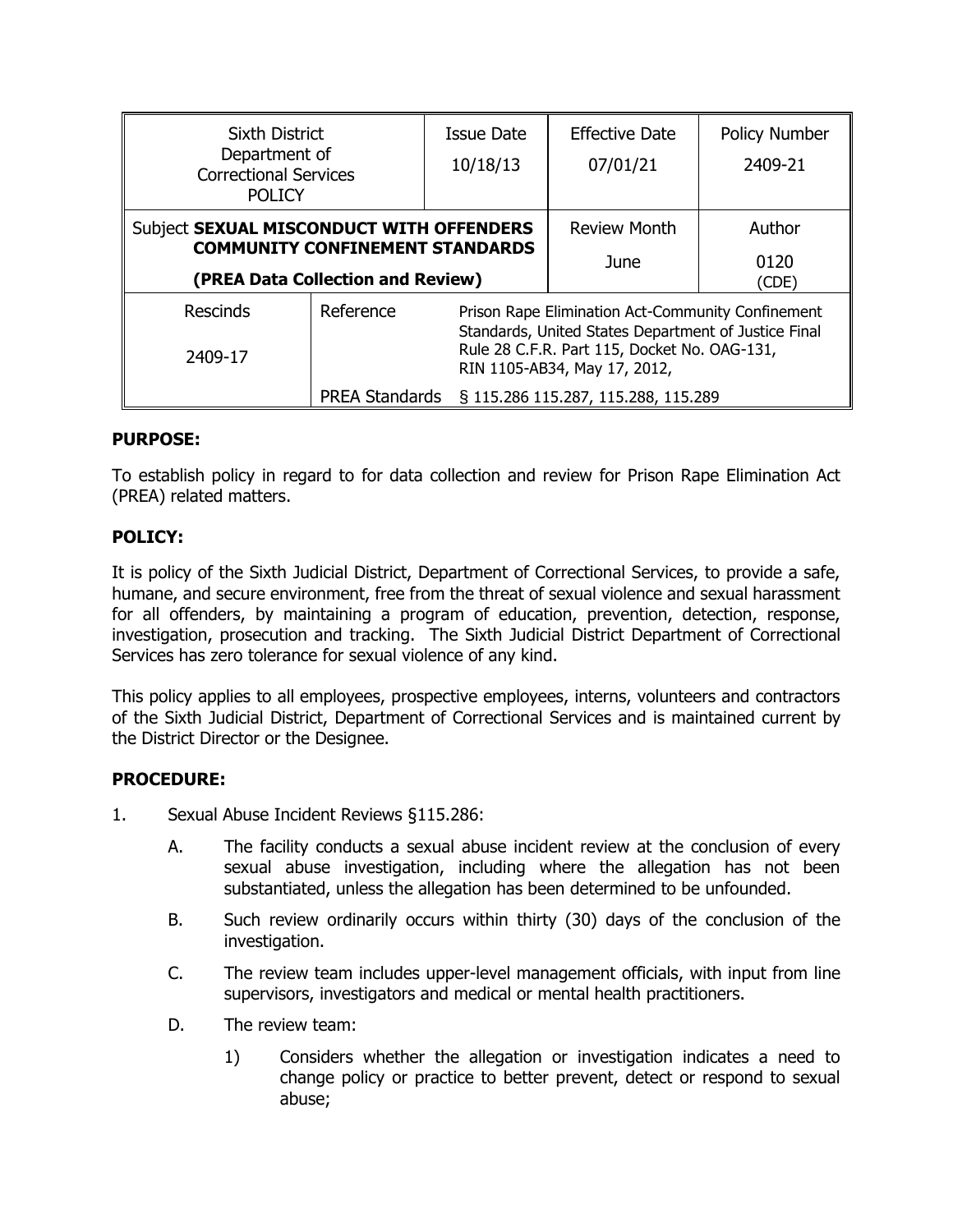#### **POLICY NUMBER 2409-21 PAGE 2 OF 3**

### **PROCEDURE:** (continued)

- 2) Considers whether the incident or allegation was motivated by race; ethnicity; gender identity; lesbian, gay, bisexual, transgender or intersex identification, status, or perceived status; or gang affiliation; or was motivated or otherwise caused by other group dynamics at the facility;
- 3) Examines the area in the facility where the incident allegedly occurred to assess whether physical barriers in the area may enable abuse;
- 4) Assesses the adequacy of staffing levels in that area during different shifts;
- 5) Assesses whether monitoring technology is deployed or augmented to supplement supervision by staff; and
- 6) Prepares a report of its findings, including but not necessarily limited to determinations made pursuant to paragraphs D1 through D4 of this section, and any recommendations for improvement, and submits such report to the PREA Compliance Manager, PREA Coordinator and District Director.
- E. The facility implements the recommendations for improvement, or documents its reasons for not doing so.
- 2. Data Collection §115.287:
	- A. The Department collects accurate, uniform data for every allegation of sexual abuse at facilities under its direct control using a standardized instrument and set of definitions.
	- B. The Department aggregates the incident-based sexual abuse data at least annually.
	- C. The incident-based data collected includes, at a minimum, the data necessary to answer all questions from the most recent version of the Survey of Sexual Violence conducted by the Department of Justice.
	- D. The Department maintains, reviews, and collects data as needed from all available incident-based documents including reports, investigation files and sexual abuse incident reviews.
	- E. Upon request, the Department provides all such data from the previous calendar year to the Department of Justice no later than June 30.